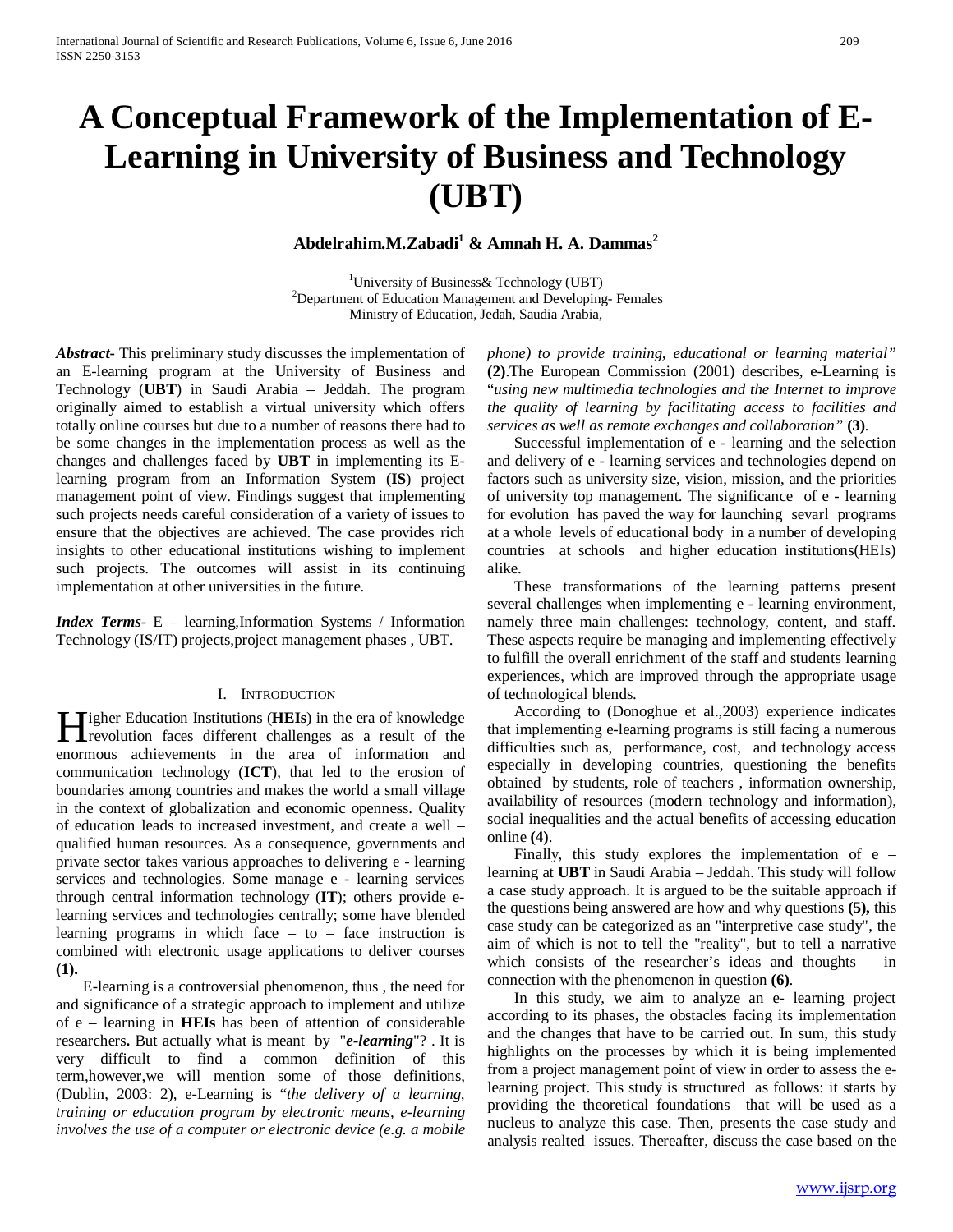above theoretical framework. finally, conclusions of this paper are discussed, recommendations for future research is drawn in the last section.

#### II. PREVIOUS STUDIES

 The e-Learning has become increasingly importance in HEIs. The development and presenting of a diversity of e-Learning tools has been bring out great modifications in HEIs, particularly with respect to their educational delivery and support processes.

The e – learning primary components include: The use of: online technologies (Internet and Web tools) in learning processes; learning technologies to promote the learning experience teachers and students alike; digital tools for assessment, curriculum delivery, ongoing professional development, collaboration and interaction.

 For survival, higher education institutions'(HEIs) needs to consider cost – effective and efficient methods of operations. Certainly, the technology plays a key role in e – learning implementation in HEIs, but alone may not be answers to all of the universities problems. The benefits of utilising technology, particularly for developing online collaborative activities are well documented **(7)** . Relationships can also be fostered within the context of an online environment. Technology is a powerful medium particularly for part time work based students who find erratic attendance requirements and study difficulty (4)**.**

 Researchers believe that the goals of introducing e - learning process, either by facilitating many of the challenges that face instructors and learners daily; or by presenting opportunities that might have not existed before **(8)**.Information and Communication Technologies(**ICTs**) are transforming the educational experience by affecting education in many ways **(4).**Therefore, the use of technology in the learning and teaching process is spreading widely at all levels of education both in developing and developed countries. The ease of access to education provided by **ICTs** makes it a viable option to provide better education to people who may have been otherwise deprived from such opportunities **(9).**

 E – Learning is fully part of our learning environment and no longer an add-on to traditional pedagogies. It is integrated in the way we live, work, and teach and has been so since mid – 2000 as Web 2.0 – the Read Write Web[ **(10); (11)**], acknowledged that in implementation of  $E$  – learning, institutions will bear the risk of destroying those processes that offer important forms of support to students. Ultimately, it is possible that standardising a number of informal support systems will create competitive advantage – exactly the opposite to what the process sets out to achieve. Thus, **HEIs** need to consider the implementations for everyone involve before implementing any new e – learning strategies.

 E – learning is described as the use of electronic technologies in learning, teaching, and research.it provides a set of different tools to enhance the learning experience, such as LMS (Learning Management System), CMS (Content Management System), interactive courses contents, digital libraries, virtual classrooms – learning can be applied in classroom based, instructor lead learning or computer / internet based learning, or both classroom and computer (blended education).

 Recent literature in this area has discussed a number of issues related to e-learning. For example, indications of a bias show in student evaluation of teaching against online instruction compared to face-to-face instruction **(12).**Other studies discussed issues that are important for student satisfaction within online instruction such as: interaction among students, quality and timely interaction between students and professors, consistent course design across courses, technical support availability, flexibility of online courses **(13)**, in addition to providing support for lecturers in implementing computer-supported learning strategies within their classes **(14).**

 E- Learning will ideally be employed by higher education institutions for reasons of enhancing the individualization of instructions, improving educational quality, increasing access, reducing costs, and sustaining innovations **(15).**E- Learning is designed to create environment rich of interactive applications based on computer technologies and the World Wide Web (**WWW**) for information, and enables the learner to access learning resources at any time and from any location. Many proponents of E – learning believe that everyone must be equipped with basic knowledge in technology, as well as use it as a medium to reach a particular goal.

Now the word  $E -$  learning has transcended the traditional definition of "education through internet only". The E- learning process is like an umbrella, under which lots of things are arranged to make the global education system more uniform, cost – effective and quality – rich. Broadly speaking E- learning is a process of training for all types of learners in their required fields through Information Technology (IT) Techniques.

 The E - learning process includes courses from technology to art of living. There is a number of e - learning companies working around the world, the scope and objective of  $E$ learning for all these companies vary and it largely depends upon the types of service offered by the  $E$  – learning process. We are going to discuss some features of this process **(16).** As a result, institutions of higher education have taken positive steps to focus on electronic learning  $(E - Learning)$  technology to improve educational efficiency and effectiveness.

 Because of the flexible nature of e-learning and since it provides the right information in right time and in right place, students are now more familiar and feel more comfort in this new education system. Saudi universities compete to provide a rewarding learning experience for their students, and some of them have set the path to include distance students as well. A long with the new regulated approach of approving online courses by the ministry of higher education, **UBT** has to adopt and apply e – learning to enhance the educational experience inside its campuses and outside as well.

#### III. THEORITICAL FRAMEWORK – PROJECT MANGEMENT PHASES

 A project is a comlex,unique,one time effort,with specific limitations (budget , time, resources, and performance) designed to meet organizational goals or customer needs **(17).** Each project consist of a number of different phases that form what called the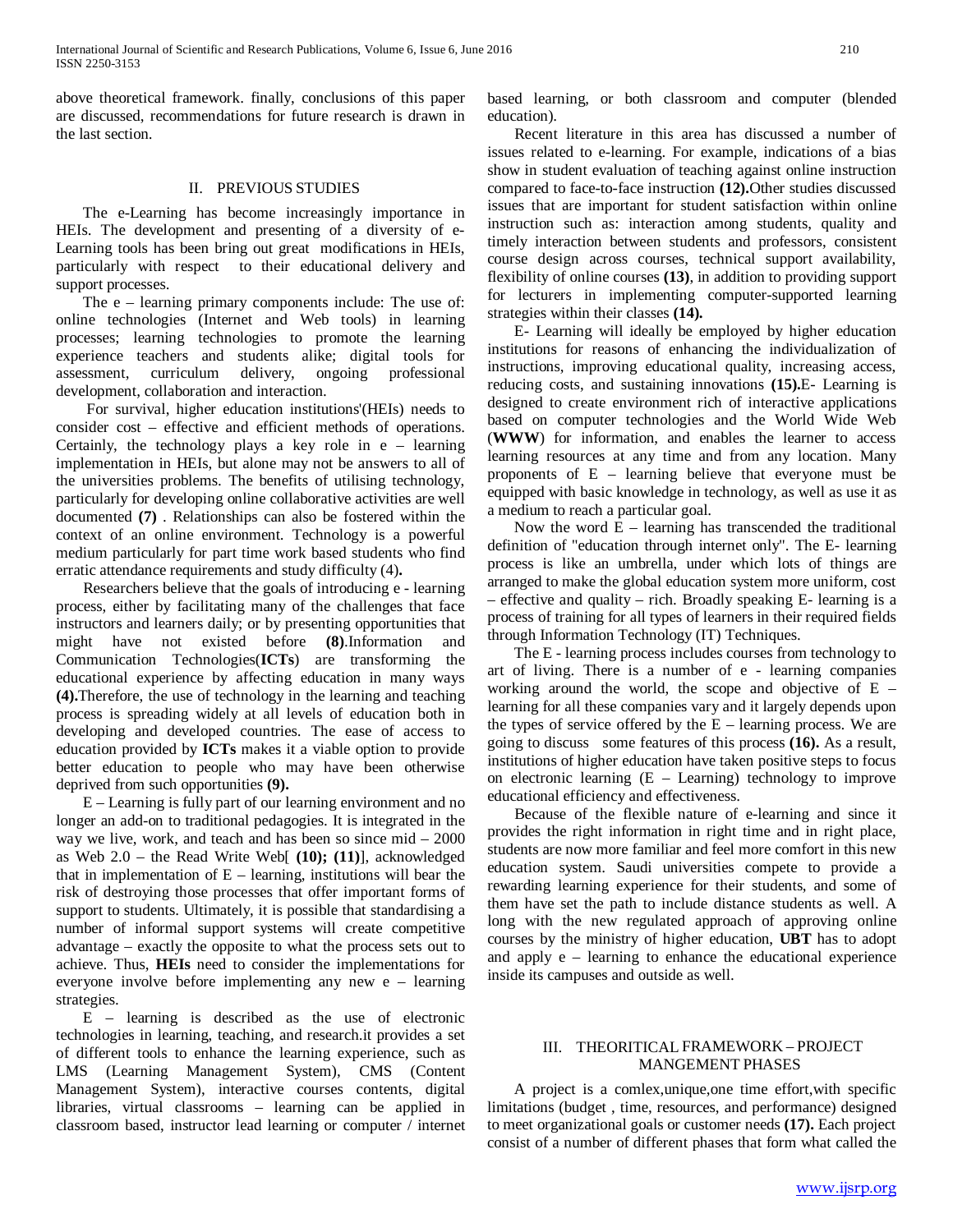project life cycle .Project management is concerned with providing project managers with new tools that improve their ability to plan, implement and manage activities to accomplish specific organizational objectives **(18).**

 There are a number of different lifecycle models in project management literature, most have four or five phases, but some have nine phases or more **(19)** . A project is normally divided into a series of phases called the project life cycle model, which could be conducted sequentially or in parallel.In this study, we utilized the simplist four – phase life cycle model of Gray and Larson (2008),namely (**Defining**,**Planning**,**Executing**,and **Delivering**) **(20)**,which is shown in (**Figure 1**) and each phase is discussed briefly below.

**Figure ( 1 ) : Project Life Cycle**



**Figure 1: Project Life Cylce framework ( Gray and Larson 2008)**

 **DEFINING PHASE:**This is the first phase of the project Life Cycle where it's evaluated, selected, and defined well. This phase is about identifying project vision, mission and goals; specifications; tasks; and responsibilities. In addition to that it includes establishing project initiation committee; plan; management procedures; project management environment; and developing project chart.

 **PLANNING PHASE:**In this phase, the project concept is verified and developed in to a workable plan in order to start implementation. This involves Schedules; budgets; estimating resources and creating resource plan ; identifying and assessing risks and alternatives, feasibility, estimating staffing and also certain management activates are carried out to assure that the project established with clear reference terms and substantial structure.

 **EXECUTING PHASE:**Executing consists of the processes used to complete the work defined in the project management plan to accomplish the project's requirements. This is the phase in which the deliverables are physically built and presented to the customer for acceptance. While each deliverables is being constructed, a suite of management processes are undertaken to monitor and control. These processes include many sub - phases \ activities such as management time, cost, changes, forecasts quality, risks issues, suppliers, customers and communication project status.

 **DELIVERING PHASE:** The focus of this phase is to bring the project to a successful end and the formal acceptance, where the project process is completed and documented and the responsibility moved from the developers to owners and users. Administrative activities include the archiving of the files and documenting lessons learned for future projects. This phase

involves finalize all activities across all of the processes, terminating suppliers contracts; obtain approval to close the project. In addition to customer training, documents transfer, release resources, release staff, and lessons learned.

#### IV. CHANGE MANAGEMENT IN IS PROJECTS

 Change management is a process that helps organizations in the implementation of an appropriately planned change **(21)**.Change management of **IS** projects is understood as activities, processes, and methodologies that support employee understanding and organizational aspects during the **IS** projects **(22)**.Change management refers to all activities associated with the interaction of technology, processes, and people **(23)**.Academic research has shown that it is not the technology that provides an organization with a success, but the integration of technology into an organizational change management process **(24)**. A successful **IS** project requires, among other things, a human resource strategy to improve the necessary employee skills and their engagement in the process of change management **(25)**.

 The management of change is an important discipline in today's ever changing environment. Change is never easy, and managing it in a large corporate environment is even more challenging. Based on the relevant literature, change can only be effectively implemented through proper planning and communications. Technological change can affect the learning experience in profound ways, but the direction of change depends more on the historical event technological invention, and the diversity of business needs and opportunities**.**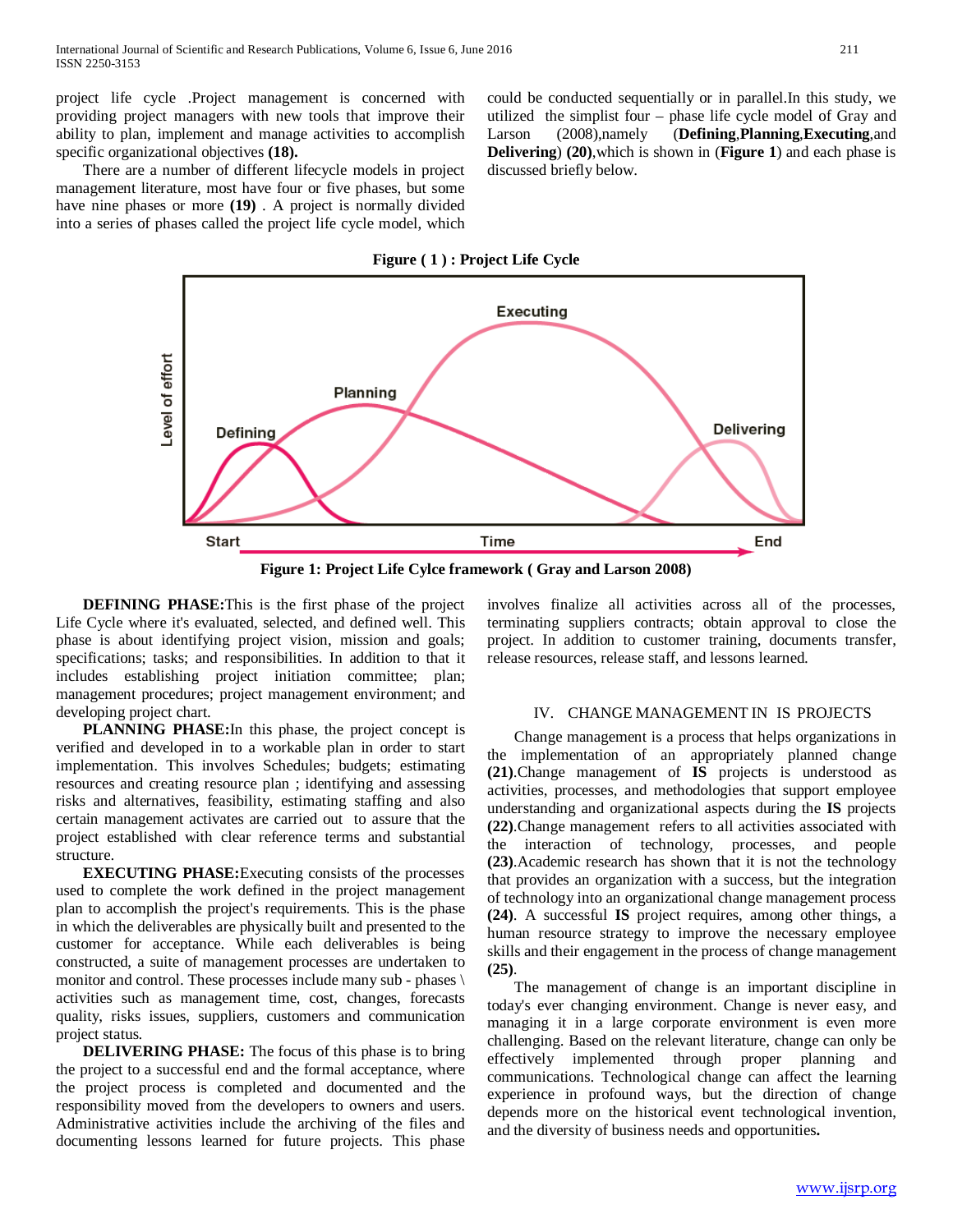In order to implement the powerful and widely used learning management systems(**LMS**),and software systems for managing projects,we must have an integrated information models of those projects. An Information System – Technology (**IS / IT**) project has unique attributes that give such projects a different nature from other projects. **IS/IT** project can differ in terms of project size, project complexity, ambiguity in project requirements, products produced, environment, resource requirements, skills of project team, the cost and benefits sides of the project which usually include many intangible and unexpected costs and benefits, in addition to rapid change in the technology used within these projects which brings more ambiguity and uncertainty in the project outcomes. Consequently, **IS/IT** project managers need to consider different factors due to the unique environment of these projects **(26)**.

 Due to the above factors, change in **IS/IT** projects is a normal and complex organizational concept. It is argued that no matter how carefully the project is defined through the initiation phase, the scope of most projects is subject to considerable uncertainty and change **(27)**.Furthermore, even if the project is well – planned by the project manager and team for implementation; it is almost certain to be changed before its completion. These changes may result in changing business processes and procedures, creating new roles and responsibilities leading to organizational restructuring, and needing new equipment, human resources, or new skills **(28)**.

 There are many basic causes for change in projects such as; project team characteristics (e.g. awareness, qualifications and commitment), rules and regulations, and technological uncertainty. Some changes occur because mistakes were made in the initial assessment as how to achieve given goals, or in choosing a clear vision and goals for the project **(29)** .Technological change is a fundamental factor for uncertainty, or project risks. Other changes result because the users or project team's lack of awareness, qualifications and commitment to the project, in addition to the high turnover. Many of these changes involve people, who are the key to the successful implementation of any **IS/IT** projects. Therefore, managing change is primarily dealing with people issues and involving them at every stage of the project **(30)** .

 In order to implement the powerful and widely used learning management systems(**LMS**),and software systems for managing projects,we must have an integrated information models of those projects. An Information System – Technology (**IS / IT**) project has unique attributes that give such projects a different nature from other projects. **IS/IT** project can differ in terms of project size, project complexity, ambiguity in project requirements, products produced, environment, resource requirements, skills of project team, the cost and benefits sides of the project which usually include many intangible and unexpected costs and benefits, in addition to rapid change in the technology used within these projects which brings more ambiguity and uncertainty in the project outcomes.

 For us, the aim of this study has been to shed some light on issues related to e-learning, education, **ICTs** and project management that have been apparent in the implementation of the e-learning project at **UBT**. Such crucial issues still need further research especially in developing countries where valuable resources are being invested in **ICT** related projects given that education in particular for these countries.

### V. UBT: E – LEARNING PROJECT

 Before presenting the case study of this paper, it is useful to identify the context within which it is placed – Kingdom of Saudi Arabia – Jeddah City. Many countries realized the importance of **ICT** in developing life of an individual and society, and its role in boosting the economy and income for the individual and state**.(31)**, the Kingdom of Saudi Arabia is witnessing noticeable growth and development in all aspects of life, which has led to its progress and prosperity .During the past few years, the Kingdom, has paid increased attention to rapidly growing and fast evolving sectors; one of which is **ICT** sector.

 The wise leadership of the Kingdom has realized the vital role of **ICT** in building Information based society, characterized by the production, penetration, and processing information has led to the start of a number of e – learning initiatives both at school and university level. In view of this, came the kind directive to formulate a National Communications and Information Technology Plan (**NCITP**) for the Kingdome to implement it.

 The e - learning project at **UBT** is placed within this context in which **ICTs** are becoming as an important means for change and development to eventually transform the kingdom into knowledge – based economy. **UBT** was the first private university to be established in **2012**, with a pioneering role in providing private higher education in business and technology to students in the kingdom. In **2007**, The College of Business Administration(**CBA**) started implementing its e - learning project.

 The main objectives UBT e - learning project is:(**a**) to increase the learning and teaching efficiency and increasing flexibility to adopt the changes in the business environment; (**b**) improve students 'learning process by interactivity and boost their interest in learning where simulations, video projects, mobile learning, and such can be fruitful engagement;(**c**) enhance the assessment and evaluation process to evaluate students & faculties effectively in a timely manner;(**d**) provide lifelong learning resources for **UBT** graduates and alumni; (**e**) extend educational opportunities to those masses missing conventional education because of distance, disabilities ,or age; (**f**) balance educational opportunities for higher education by distance mode for a big amount of the population, including those in employment and others who wish to upgrade their educational level; and(**g**) serve the local community in general(Source: [www.ubt.edu.sa](http://www.ubt.edu.sa/) ) .

 For **UBT** the project is still ongoing and vision is still to establish 'virtual university 'despite the challenges. Currently established and future plans in **UBT** will help it in establishing full e - learning tools and services, through two phase strategy to implement e - learning project that is responsible not only for implementing the project but also offers opportunities for training, consulting, and development of other projects in the future.

 Before stating an e - learning program, any institution needs to have a clear vision of what its aims are and the risks and challenges involved. In addition, human resources, their culture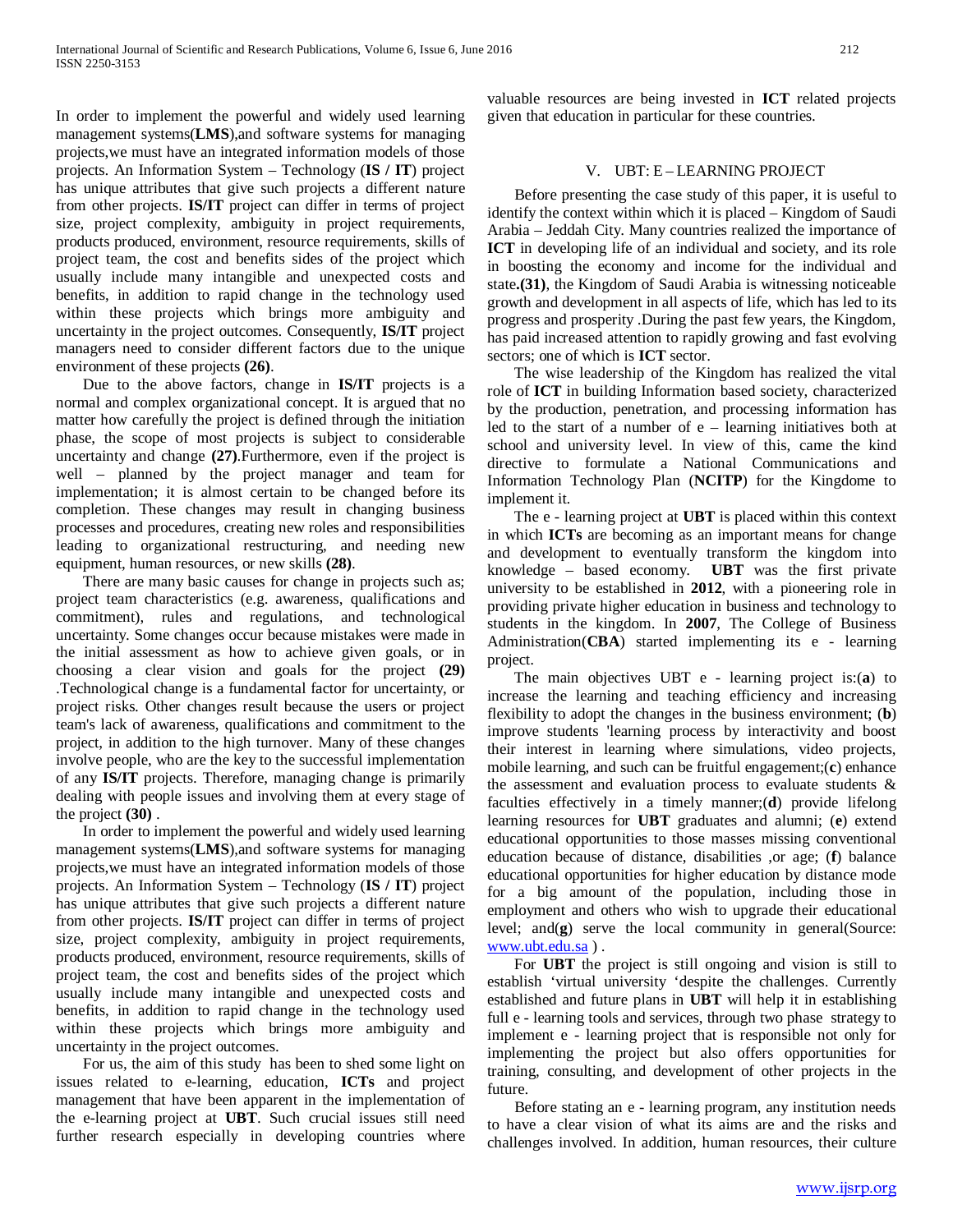and the ability to sustain resources once they acquire the necessary know – how is major issue that needs careful consideration. Moreover, many constraints related to higher education laws and regulations within each country need to be considered carefully because the especial nature of the educational process **(32**).

 A very important part of the project for **UBT** was the establishment of the e-learning Centre of Excellence at the University which hosts the most recent technology. It aims to facilitate offering **ICT** enabled education, developing online courses, and in general providing the community with services. **Table (1)** and **Table (2)** summarizes the current and future plans.

#### VI. DATA COLLECTION

 Data collection for case studies may come from a number of sources such as documents, archival records, interviews, and participant's observation **(33)**. In this study primary data is collected through interviewing with some people involved in the project including:the president of UBT; and the former project coordinator and current project manager; and the general director of **IT** and communications department. Data collection took place between September and October 2014.

 **INTERVIEWS:**Since the subject of this study deals mainly with human perception and knowledge, the interviews were needed to gain an understanding of chosen subject.In addition , the interviews had all the characteristics of the formal interview. Accordingly, they were arranged in advance; the respondents were contacted by researcher via e- mail prior to the interview. The interviews, therefore, were semi-structured, and the notes were taken which were immediately discussed and summarized afterwards with the permission of respondents. This kind of interview assisted in keeping track of and investigating specific issues about the e- learning.

 Three face-to-face interviews were conducted for this study .The interviews with the president of **UBT** , and the general director of **IT** and communications were conducted at the main campus of **UBT** , Dahban – Jeddah, while interviews with the former e - learning project coordinator were held in Sari campus – Jeddah.

 The interview with the president started by general questions about university such as, year of established , programs offered ….etc.This was followed by specific questions a bout elearning project in the university.

 Also , he added that the problems facing us in this matter is not only a technical , but also human and legislative , but the elearning is coming inevitably and became an urgent need for some colleges and disiplines.

 The vision and mission as expressed by the president of the university was: "*Our vision is to become a leading institution in e – learning for UBT students as well as to those who did not have a chance to continue their college education. and "Our mission is to provide quality e – learning system for interactive teaching process in classes, off classes, and beyond university boarders".*

 According to an interview with **UBT** e - learning project manager, said that "along with the new regulated approach of approving online courses by the Saudi ministry of higher education, **UBT** has to adopt and apply E-learning to enhance the educational experience inside their campuses and outside as well" .*"Our projet is promising due to the noevelty of the university,but we achieved a lot in few years.more recently we have established the virtual library to the teaching staff members, students and researchers*".

 Different forms of e - learning has been implemented at Saudi universities but at **UBT** the aim of this program was to develop courses that are " made at " **UBT**, (*See Table 1 and Table 2*). " from scratch, and offer these courses to students online: *"Our ambition at the UBT to become the Leader University of e - learning education in the region as well as develop an e - learning world where teachers, learners,trainees, and researchers use technology to enhance the overall educational experience both in campus and off campus",according to (E – learning project manager at UBT).*

 The interview with the general director of **IT** & communications department in the university, it took a longer time as the role of this department at **UBT** is very important; it is the basis for development and conducting the work at all sections and departments of the university, the most important department in the university when talking about e-learning.

 According to general director ,this department provides comprehensive applications development services to all **UBT** departments and managing all **UBT** applications , provides comprehensive infrastructure services to **UBT** and maintains a high expanding WAN network connecting all its campuses (Dahban, Jeddah, and MBA) providing services to all administrative and academic departments. With regard to e – learning , he stated : *"at UBT, we have a good history of campus collaboration in developing technology plans. Prioritization and coordination of technology planning and implementation will ensure that UBT students, faculty, and staff have the combination of skills, knowledge, and technology to thrive in a technology".*

#### VII. DISCUSSION

 In this piece of work we examines the nature of change in higher education with respect to the introduction and growth of E – learning. While the ostensible aim is to use  $E$  – learning to improve the quality of the learning experience for students, the advisors of change are numerous, and learning quality ranks poorly in relation to most of them. Those of us working to improve student learning, and seeking to exploit  $E$  – learning to do so, have to ride each new wave of technological innovations in an attempt to divert it from its more natural course of technohype, and drive it towards quality agenda. We have to build the means of e- learning to evolve and mature as part of the educational change processes, so that it achieves its promise of an improved system of higher education.

 The original plan has been to offer online courses developed by UBT staff which lead to offering online degrees and ultimately achieve the vision of the 'virtual university'. Among Saudi universities, UBT is arguably the first university to follow such a methodology according to a market research.

 This is what made the project more challenging. Therefore, for a number of reasons there have been many changes within the project as in the beginning in CBA., and such changes had to be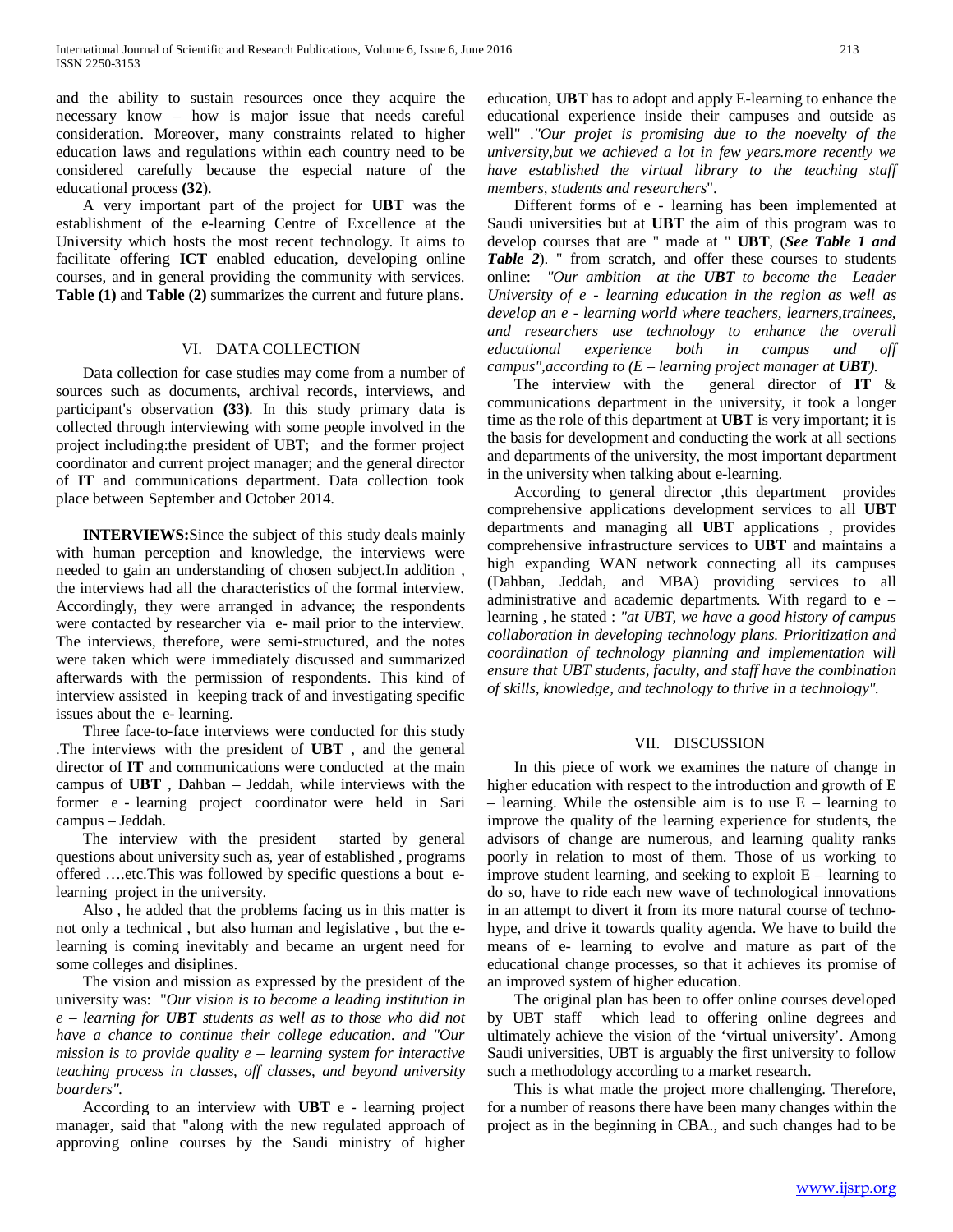managed so that the project could be continued to Moodle the current e – learning system in **UBT**.

 In this section we will discuss a number of these changes that have been faced and consequently discuss these issues with the people related to this system in relation to a theoretical framework. *First*, Higher Education in Saudi Arabia is subject to laws and regulations of the Ministry of Higher Education (MoHE.) and according to these laws, offering online degrees are still not allowed. Therefore, the implementation of the original vision of "E-learning University "is still not possible. The nonaccredited status of on – line courses over the internet in the Kingdom is the known major reason for not taking on  $-$  line courses, the other reason is the non – interaction with other students and faculty **(34)**.

 *The second* issue that proved to be problematic is the development of a fully online course from scratch as this proved to be difficult, time consuming, and lacks some aspects such as the required interactivity between students and instructors **(17)** .These problems have resulted in making changes to the development methodology for the courses themselves, which has led to UBT to adopt a new methodology for developing its tools and courses using Moodle. The aims of this new methodology are to shorten development time, provide better interactivity, enhance collaborative learning, and meet the requirements of the MoHE in terms of blending online with face to face teaching is argued to be most successful approach for e – learning **(35)**.

 Technological uncertainty is the *third* issue. The technology for the project had to be changed because the original specifications for that IT infrastructure were seen to be insufficient. The new technology infrastructure was with better specifications and the change in technology proved to be positive change in the project. *Fourthly*, the availability and sustainability of human resources involved in the project have been a major challenge and resulted in many changes within the project team, which has also been reflected on the implementation of the project.

 The project also faced a number of challenges that have also affected its implementation. One of the major challenges is the culture related to e – learning among faculty members and students. For some faculty members, it was difficult to change the way of teaching for many years, as e – learning is a new trend that requires new teaching cultures **(36)** and for some students changing the way they were taught was also difficult, which has also been the case for students elsewhere **(4)**.

 Higher education institutions face persistent challenges in the use of technology, with  $e$  – learning management systems being the latest technology challenge. Getting a new idea adopted, even when it has obvious advantages, is difficult. Accordingly, adapting new technological innovation, such as e – learning systems, in higher education requires faculty to change their ways of teaching; such change does not come easily **(37).**

 The reviewed literature identified some challenges for implementing- learning systems tools in the institutions of higher education, which are due to a number of different issues, the most common challenge are; faculty members hesitate to change; some faculty members do not have skills to use e- learning systems, and are not especially eager to learn; and there is an institutions reluctance to provide sufficient personal and financial assistance to facilitate the use of such technology. .One of the other challenges for implementing e – learning systems in higher education is that some instructors may have felt threatened by change, so chose to resist e – learning systems **(17)**.

 To overcome these issues, extensive training is needed but the problem is that training is costly, time consuming and of course sustaining the qualified faculty members is another problematic issue. Furthermore, appointing a qualified project manager who is able to translate the vision of the  $e$  – learning project into a workable plan has proven to be difficult. Changing managers in a short period of time meant that each project manager comes with different: vision; plan of action; management style; and this create confusion and uncertainty **(17)**.

#### VIII. CONCLUSION, RECOMMENDATIONS AND FUTURE WORK

 **8.1.CONCLUSION:** E-learning technologies become increasingly utilized in UBT issues related to standardizations for reusability and interoperability, assurance of quality, and prevention of adverse effects, become crucial. Therefore, national standards for E-learning should be developed. Moreover, many constraints related to Higher Education laws and regulations within each country need to be considered carefully because of the special nature of the educational process.

 The issue of E-learning itself is still problematic in terms of its definition and consequently the methods of implementation. Before starting an E-learning program, any institution needs to have a clear vision of its aims and the risks and challenges involved. In addition, human resources, their culture and the ability to sustain these resources once they acquire the necessary know-how are major issues that need careful consideration.Empirical examining for this study will be the subsequence phase .

 **8.2.RECOMMENDATIONS**: with reference to the findings and conclusions of the study, the following recommendations are offered:

In order to promote  $E -$  learning, the government should come up with regulation and accreditation plans so that companies / universities willing to offer  $E$  – learning courseware can start planning for such courses.

 Increase the educational community awareness of the importance of the  $E$  – learning.

 Encourage the private sector to help in this kind of education and provide financial support.

 Further researches need to be undertaken concerning the pedagogical methods that are employed in using  $E$  – learning tools.

 Solve complex E- learning issues with Higher Education, government and corporate partners.

 **FUTURE RESEARCHES:** In order to support the rapid exchanges in information and build on the experiences of different national and global academic institutions, further researches is needed to understand what is being developed, implemented in terms of e – learning activities, capacities, and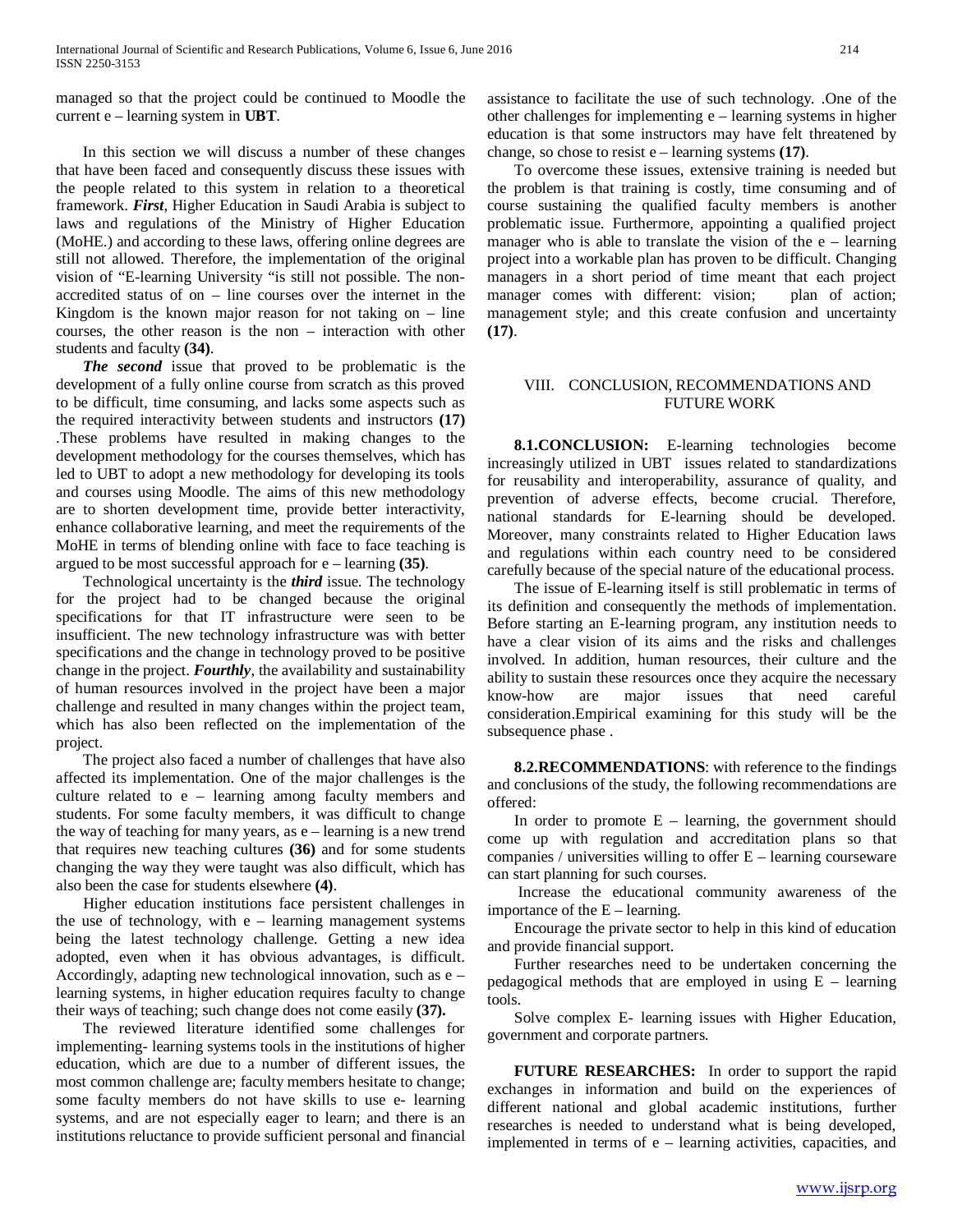infrastructure**.** Finally, it could be argued that generalization in our case may be in drawing implications and contributions of insights that are useful for the e - learning project at UBT in the future.

#### ACKNOWLEDGEMENTS

 Our acknowledgement and gratitude to the advisors and contributors. First and foremost, we would like to thank the president of **UBT** Professor Hussein Al-Alawi, the geranal director of **IT** & communications department .We would like also to thank the e – learning project manager in **UBT**. The product of this research paper would not have been possible without their help and support.

#### **REFERENCES**

- [1] P. A. Bliuc Goodyear and R. Ellis.(2007). "Research focus and methodology choices in studies into students' experiences of blended learning in higher education", Journal of Internet and Higher Education, vol. 10, pp. 231-244.
- [2] .Dublin, L. (2003). If you only look under the street lamps…… Or nine e-Learning Myths. The e-Learning developers journal. Retrieved July 2005 from http://www.eLearningguild.com.
- [3] European Commission (2001).The eLearning Action Plan: Designing tomorrow's education. Retrieved on July 2006 from. .http://www.elearningeuropa.info.
- [4] J. O'Donoghue, G. Singh and D. Handy.(2003). "Higher education IT as a catalyst for change", On the Horizon, vol. 11, no. 3, pp. 23-28.
- [5] W. J. Orlikowski and J. J. Baroudi.(1995). "Studying Information Technology in Organizations: Research Approaches and Assumptions", Information Systems Research, vol. 2, pp. 1-28.
- [6] G. Walsham.(1995). "Interpretive case studies in IS research: nature and method", European Journal of Information Systems, vol. 4, pp. 74-81.
- [7] Redfern and Naughton. (2002). Collaborative virtual environments to support communication and community in Internet - based distance education. Journal of Information Technology Education,1 ( 3 ) , pp. 201 - 211.
- [8] Sicilia, M. (2007).Competencies in Organizational e- Learning: Concepts and Tools.Information Science Publishing.
- [9] Casal, C. (2007). ICT for education and development , Info, 9 (4), pp. 3 9.
- [10] O'Reilly, T. (2005)."What Is the Web2.0 ? Design patterns and Business Models for the Next Generation of Software . s.l. : Web 2.0 Conference,O'Reilly Media.
- [11] Pollock and Conford . (2000). Theory and practice of the virtual university.Ariadne,24. [Online] 2000. [Cited: November 5, 2003.] www.ariadne.ac.uk/issue24/virtual-universities/.
- [12] H. Kelly, M. Ponton and A. Rovai.(2007). "A comparison of student evaluations of teaching between online and face-to-face courses", Journal of Internet and Higher Education, vol. 10, pp. 89-101.
- [13] Al-Smadi & Al Shboul.(2008).Challenges of Implemeting Digital Certificates in Jordan and its impact on e - business.:paper presented at the 2008 International Arab Conference of e - Technology (IACe-T'2008),15 - 16.Amman - Jordan .
- [14] Koubek and Jandle. (2000). Diversified use of ICT in education.Campus -Wide Information Systems 17 ( 5 ) , pp. 161 - 166.
- [15] Twigg,C.(2005).Innoviations in online learning:Moving beyond no significance. http://www.thencat.org/Monographs/Mono4.pdf. . [Online] 2001. [Cited: October 25, 2005.]
- [16] Morgan, G.(2003). faculty use of course management systems (Volume 2 ).Boulder , colorado : Educause Center for Applied research. [Online] 2003. Available online: http://www.educause.edu/LibraryDetail Page/666?ID=ERS0302.
- [17] Hussein Al-Yaseen, Mou'ath Hourani, Saheer Al-Jaghoub.(2012). Success and Failure of e-Learning Projects: Alignment of Vision and Reality,

Change and Culture. Journal of Emerging Trends in Computing and Information SciencesVOL. 3, NO. 2, PP.1- 8.

- [18] Meredithand Mantel.(2006). Project Management :A managerial Approach. Asia : wiley.
- [19] W. Duncan "Developing a Project Management Body of Knowledge Document", International Journal of Project Management, vol. 13, no. 91,1995.
- [20] C. Gray and E. Larson "Project Management: The Managerial Process", McGraw-Hill, New York, 2008.
- [21] Beekman, M., Chenhall, R. H., & Euske, K. J. (2007). Management control systems as a tool for planned organizational change.Cost Management,21,15 - 25 .
- [22] Al-Mudimigh, A., Zairi, M., & Al-Mashari, M. (2001). ERP software implementation: An integrative framework. European Journal of Information Systems, 10, 216-226.
- [23] Harris, J. (1999). Designing change management strategies for ERP systems: Observations from Alameda County, California. Government Finance Review, 15(4), 29-31.
- [24] Hornstein, H. A. (2008). Using a change management approach to implement IT programs. Ivey BusinessJournal Online, 72(1). Retrieved from http://iveybusinessjournal.com/publication/using-achangemanagement- approach-to-implement-it-programs/.
- [25] Hornstein, H. A. (2014). The integration of project management and organizational change management is now a necessity. International Journal of Project Management. Retrieved from http://dx.doi.org/10.1016/j.ijproman.2014.08.005.
- [26] Berlin. (2009).Comparison of estimation methods of cost and duration in IT projects.Information and Software Technology,51(4 ), pp. 738 - 748.
- [27] H. Linderoth and G. Pellegrino.(2005). "Frames and inscriptions: tracing a way to understand ITdependent change projects", International Journal of Project Management, vol. 23, no. 5, pp. 415-420.
- [28] Garies and Humann.(2008).Change management and projects.International Journal of project Management,26 ( 8 ) , pp. 771 - 772.
- [29] W. Steffens, M. Martinsuo and K. Artto, K.(2007). "Change decisions in product development projects", International Journal of Project Management, vol. 25, no. 7, pp. 702-713.
- [30] R. Atkinson, L. Crawford and S. Ward.(2006)."Fundamental uncertainties in projects and the scope of project management", International Journal of Project Management, vol. 24, no. 8, pp. 687-698.
- [31] Mulla, Mohammad.(2007). National Communications and IT plans. Riyadh: The Ministry of Communications & Information Technology.
- [32] D. Tavangarian, M. Leypold, K. N\_olting, M. R\_oser and D. Voigt.(2004). "Is e-Learning the Solution for Individual Learning", Electronic Journal of e- Learning, vol. 2, no. 2, pp. 273-280.
- [33] R. Yin.(1993)."Case study research: design and methods", 3rd edition, Thousand Oaks, London: Sage.
- [34] Sayed.M.(2003).perceptions about e Learning in Saudi Arabia. Al dammamm : king Fahd University of petrolium & Minerals, Saudi Arabia.
- [35] D. Georgina and M. Olson.(2007). "Integration of technology in higher education: A review of faculty self-perceptions", Journal of Internet and Higher Education, vol. 11, pp. 1-8.
- [36] J. Uhomoibhi.(2006). "Implementing e-learning in Northern Ireland: prospects and challenges", Campus-Wide Information Systems, vol. 23, no. 1, pp. 4-14.
- [37] Rogers, E. M.(2003). Diffusion of innoviations ( 5th.ed.). NewYork : Free Press.

#### AUTHORS

**First Author** – Abdelrahim.M.Zabadi, University of Business& Technology (UBT), E- Mail: a.zabadi@ubt.edu.sa **Second Author** – Amnah H. A. Dammas, Department of Education Management and Developing- Females Ministry of Education, Jedah, Saudia Arabia, E-mail: eme1430@hotmail.com